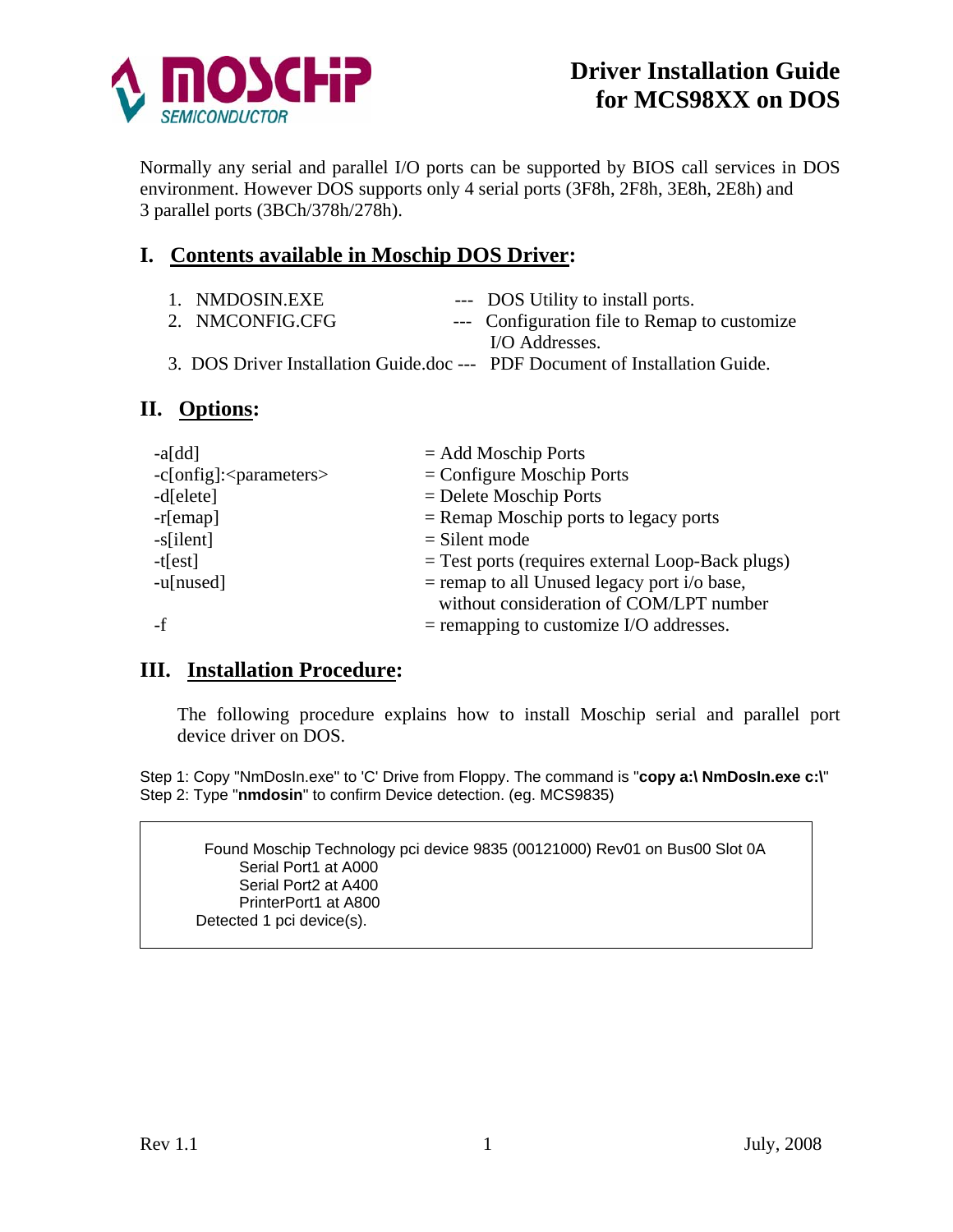

Step 3: Then type "**nmdosin -a**" and press **Enter.** (-a is used for adding Moschip ports) When the ports are added, information is displayed as below:

> =========================== COM1 exists at 3F<sup>8</sup> COM2 exists at 2F8 COM3 added at A000 (IRQ 11) COM4 added at A400 (IRQ 11) LPT1 exists at 378 LPT2 added at A800 (IRQ 11) ==========================

• Moschip ports are installed successfully.

Step 4 : Just type "**nmdosin -t**" to test Moschip Serial or Parallel Ports. Need to connect external loop back connectors to the serial and parallel ports.



Step 5 : Use this command "**nmdosin -a -r**" to Remap the Moschip ports to legacy ports.

Found MosChip Technology pci device 9835 (00121000) Rev01 on Bus00 Slot 0A Serial Port1 at 3E8 Serial Port2 at 2E8 PrinterPort1 at 278 Detected 1 pci device(s). =========================== COM1 exists at 3F8 COM2 exists at 2F8 COM3 added at 3E8 (IRQ 11) COM4 added at 2E8(IRQ 11) LPT1 exists at 378 LPT2 added at 278 (IRQ 11) ===========================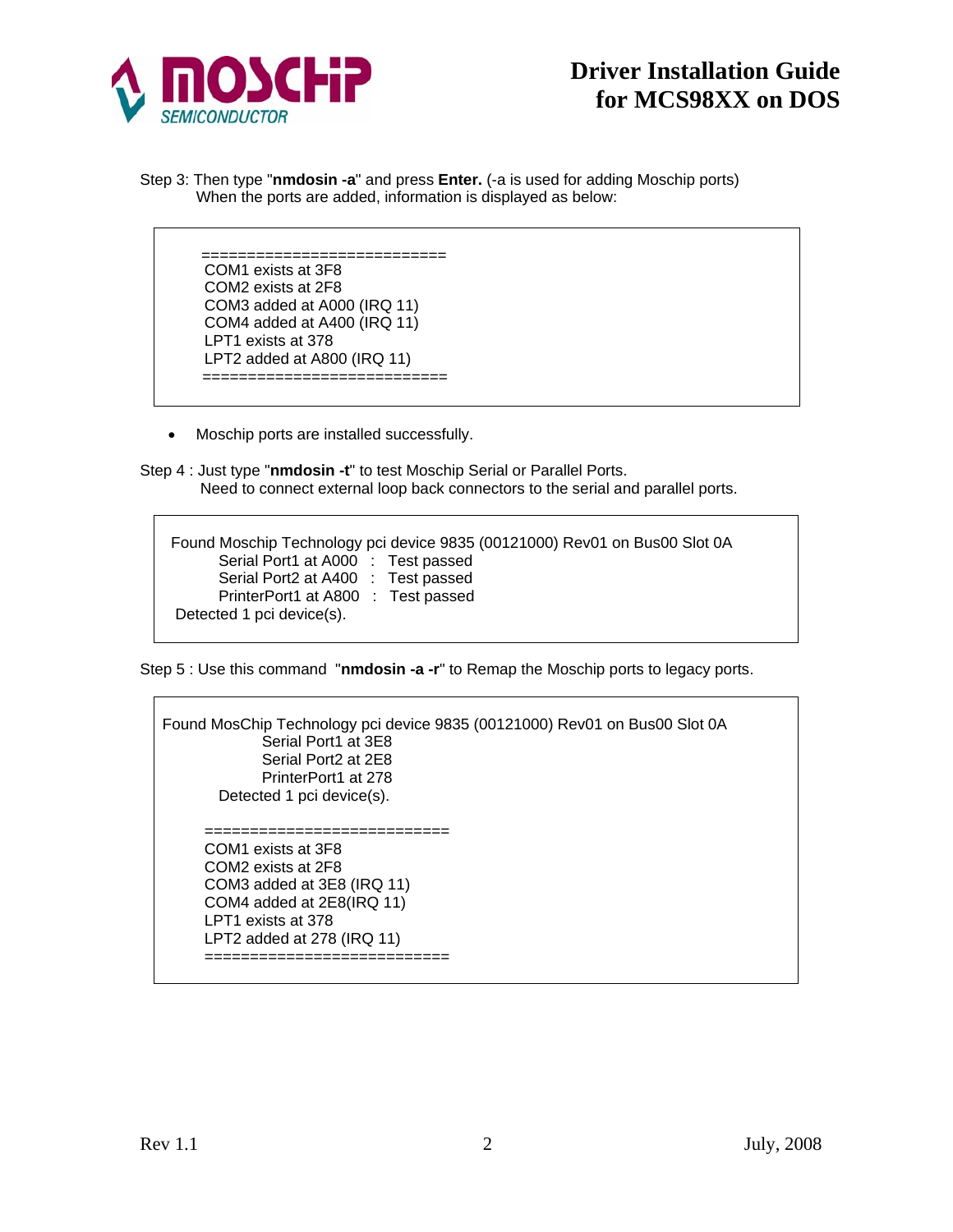

### **IV. Remap Moschip ports to customize I/O addresses:**

Use the following steps to remap Moschip ports to customize I/O addresses.

- Step 1 : Type "**edit nmconfig.cfg**" and press enter to edit the contents of config file.
- Step 2 : You can view following information in the config file as shown below.
	- " 0xdef 0xdef 0xdef 0xdef 0xdef 0xdef "
- Step 3 : Specify the required I/O address you want to change for serial / parallel ports in the config file.
- Step 4 : Save it and close the config file after relevant changes.
- Step 5 : Type "**nmdosin -a -f**" command to remap.

#### **Note :**

- 1. Use only the first line in "**nmconfig.cfg**" file. Do not modify anything in rest of the lines.
- 2. The first four I/O addresses (Blue color) are meant for com ports and next Two (Red color) for Parallel ports.

#### **V. Loop back connections:**

1. **Serial Loop back connection** :



Female DB-9 connector - Rear view

2. **Parallel Loop back connection**:



Male DB-25 connector - Rear view